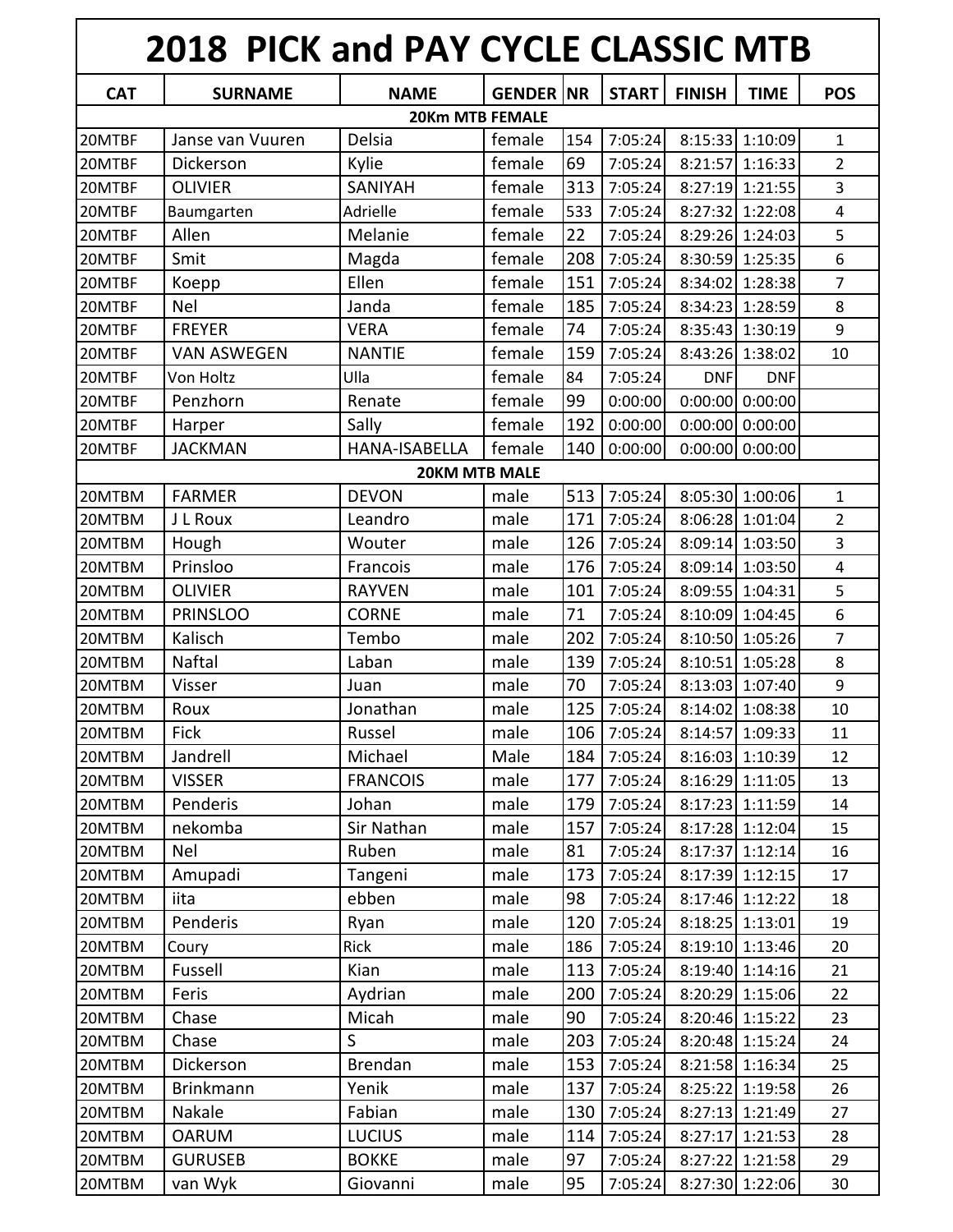| <b>CAT</b> | <b>SURNAME</b>  | <b>NAME</b>            | <b>GENDER NR</b> |     | <b>START</b> | <b>FINISH</b> | <b>TIME</b>       | <b>POS</b>       |
|------------|-----------------|------------------------|------------------|-----|--------------|---------------|-------------------|------------------|
| 20MTBM     | Quinger         | Levin                  | male             | 170 | 7:05:24      | 8:27:59       | 1:22:35           | 31               |
| 20MTBM     | Coertzen        | Gerhard                | male             | 197 | 7:05:24      |               | 8:28:22 1:22:59   | 32               |
| 20MTBM     | <b>PRINSLOO</b> | <b>THINUS</b>          | male             | 86  | 7:05:24      |               | 8:30:55 1:25:31   | 33               |
| 20MTBM     | Kayofa          | Meitavelo              | male             | 143 | 7:05:24      |               | 8:32:26 1:27:02   | 34               |
| 20MTBM     | Isaaks          | Jose                   | male             | 132 | 7:05:24      |               | 8:33:19 1:27:55   | 35               |
| 20MTBM     | <b>JACKMAN</b>  | <b>BENJAMIN</b>        | male             | 424 | 7:05:24      |               | 8:41:11 1:35:48   | 36               |
| 20MTBM     | Jackman         | Matthew                | male             | 211 | 7:05:24      |               | 8:41:13 1:35:49   | 37               |
| 20MTBM     | <b>MORAR</b>    | <b>SHAHIL</b>          | male             | 181 | 7:05:24      |               | 8:41:13 1:35:49   | 38               |
| 20MTBM     | <b>MAGG</b>     | <b>BJORN</b>           | male             | 210 | 7:05:24      |               | 8:41:14 1:35:50   | 39               |
| 20MTBM     | Bombosch        | Frank                  | male             | 94  | 7:05:24      |               | 8:42:36 1:37:13   | 40               |
| 20MTBM     | <b>HENGUA</b>   | <b>SIMON</b>           | male             | 152 | 7:05:24      |               | 8:44:54 1:39:30   | 41               |
| 20MTBM     | <b>Strauss</b>  | Danzille               | male             | 169 | 7:05:24      |               | 9:04:19 1:58:56   | 42               |
| 20MTBM     | <b>FARMER</b>   | <b>ALLVAN</b>          | male             | 514 | 7:05:24      | <b>DNF</b>    | <b>DNF</b>        |                  |
| 20MTBM     | Chase           | Nathan                 | male             | 87  | 7:05:24      | <b>DNF</b>    | <b>DNF</b>        |                  |
| 20MTBM     | <b>OLIVIER</b>  | <b>RYAN</b>            | male             | 80  | 7:05:24      |               | $0:00:00$ 0:00:00 |                  |
| 20MTBM     | Eins            | Colin                  | male             | 92  | 0:00:00      |               | $0:00:00$ 0:00:00 |                  |
| 20MTBM     | Eins            | Leo                    | male             | 160 | 0:00:00      |               | $0:00:00$ 0:00:00 |                  |
| 20MTBM     | <b>VAN WYK</b>  | <b>CONRAD</b>          | male             | 201 | 0:00:00      |               | $0:00:00$ 0:00:00 |                  |
|            |                 | <b>30KM MTB FEMALE</b> |                  |     |              |               |                   |                  |
| 30MTBF     | Du Plessis      | Monique                | female           | 17  | 7:05:24      |               | 8:40:46 1:35:22   | $\mathbf{1}$     |
| 30MTBF     | Doman           | Michelle               | female           | 39  | 7:05:24      |               | 8:42:25 1:37:01   | $\overline{2}$   |
| 30MTBF     | Raith           | Gabriela               | female           | 52  | 7:05:24      |               | 8:43:04 1:37:40   | 3                |
| 30MTBF     | Hoeksema        | Patricia               | female           | 488 | 7:05:24      |               | 8:43:15 1:37:51   | $\pmb{4}$        |
| 30MTBF     | Hough           | Mimi                   | female           | 60  | 7:05:24      |               | 8:43:54 1:38:31   | 5                |
| 30MTBF     | van Staden      | Andra                  | female           | 428 | 7:05:24      | 8:43:57       | 1:38:33           | $\boldsymbol{6}$ |
| 30MTBF     | Gerber          | Francie                | female           | 58  | 7:05:24      | 8:48:05       | 1:42:41           | $\overline{7}$   |
| 30MTBF     | Rowland         | Cindy                  | female           | 440 | 7:05:24      |               | 8:48:53 1:43:29   | 8                |
| 30MTBF     | Schlechter      | Elaine                 | female           | 450 | 7:05:24      |               | 8:48:56 1:43:33   | $\boldsymbol{9}$ |
| 30MTBF     | Enright         | Petro                  | female           | 398 | 7:05:24      |               | 8:52:21 1:46:58   | 10               |
| 30MTBF     | Van Wyk         | Melanie                | female           | 490 | 7:05:24      |               | 8:55:34 1:50:10   | 11               |
| 30MTBF     | Nel             | Marsha                 | female           | 67  | 7:05:24      |               | 8:56:23 1:50:59   | 12               |
| 30MTBF     | Scholtz         | Ingrid                 | female           | 16  | 7:05:24      |               | 9:01:24 1:56:00   | 13               |
| 30MTBF     | Westraadt       | Helet                  | female           | 64  | 7:05:24      |               | 9:03:00 1:57:36   | 14               |
| 30MTBF     | Suren           | Claudia                | female           | 402 | 7:05:24      |               | 9:05:31 2:00:07   | 15               |
| 30MTBF     | Heigan          | Suleika                | female           | 403 | 7:05:24      |               | 9:07:36 2:02:13   | 16               |
| 30MTBF     | Janik           | Carolin                | female           | 54  | 7:05:24      |               | 9:09:08 2:03:44   | 17               |
| 30MTBF     | bosch           | claudea                | female           | 497 | 7:05:24      |               | 9:11:39 2:06:16   | 18               |
| 30MTBF     | Hahn            | Cornelia               | female           | 444 | 7:05:24      |               | 9:11:56 2:06:32   | 19               |
| 30MTBF     | Klein           | Kerstin                | female           | 436 | 7:05:24      |               | 9:18:16 2:12:53   | 20               |
| 30MTBF     | Gall            | Claire                 | female           | 516 | 7:05:24      |               | $9:18:42$ 2:13:18 | 21               |
| 30MTBF     | Snyman          | Janine                 | female           | 400 | 7:05:24      |               | 9:19:21 2:13:58   | 22               |
| 30MTBF     | Jaspert         | Susanne                | female           | 42  | 7:05:24      |               | 9:26:03 2:20:40   | 23               |
| 30MTBF     | Dierkes         | Katharina              | female           | 35  | 7:05:24      |               | 9:36:45 2:31:21   | 24               |
| 30MTBF     | bosch           | claudea                | female           | 271 | 7:05:24      |               | 9:37:21 2:31:57   | 25               |
|            |                 |                        |                  |     |              |               |                   |                  |
|            |                 |                        |                  |     |              |               |                   |                  |
|            |                 |                        |                  |     |              |               |                   |                  |
|            |                 |                        |                  |     |              |               |                   |                  |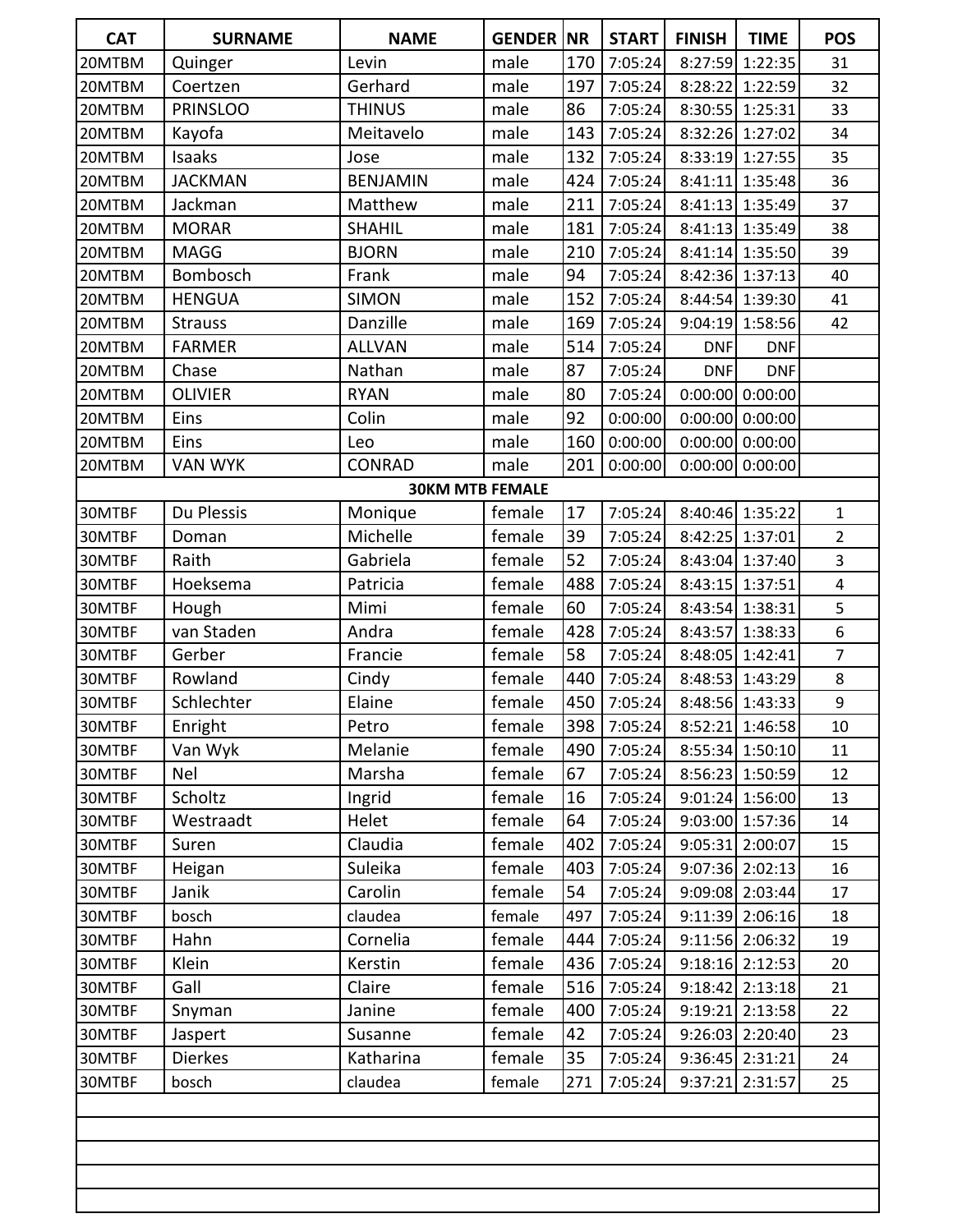| <b>CAT</b> | <b>SURNAME</b>   | <b>NAME</b>          | <b>GENDER INR</b> |                | <b>START</b> | <b>FINISH</b> | <b>TIME</b>     | <b>POS</b>     |
|------------|------------------|----------------------|-------------------|----------------|--------------|---------------|-----------------|----------------|
|            |                  | <b>30KM MTB MALE</b> |                   |                |              |               |                 |                |
| 30MTBM     | Justin           | Vosloo               | male              | 6              | 7:05:24      | 8:22:29       | 1:17:05         | 1              |
| 30MTBM     | Koen             | Dieter               | male              | $\overline{2}$ | 7:05:24      | 8:22:36       | 1:17:12         | $\overline{2}$ |
| 30MTBM     | Hahn             | Hugo                 | male              | 442            | 7:05:24      | 8:23:29       | 1:18:05         | 3              |
| 30MTBM     | Jensen           | Bergran              | male              | 486            | 7:05:24      | 8:24:28       | 1:19:04         | $\overline{4}$ |
| 30MTBM     | Human            | Petrus               | male              | 63             | 7:05:24      | 8:29:46       | 1:24:22         | 5              |
| 30MTBM     | Du Plessis       | Christopher          | male              | 30             | 7:05:24      | 8:32:42       | 1:27:18         | 6              |
| 30MTBM     | <b>Brinkmann</b> | Mark                 | male              | 46             | 7:05:24      | 8:32:51       | 1:27:27         | $\overline{7}$ |
| 30MTBM     | <b>COURY</b>     | <b>BENJAMIN</b>      | male              | 438            | 7:05:24      | 8:32:51       | 1:27:28         | 8              |
| 30MTBM     | Hahn             | Daniel               | male              | 443            | 7:05:24      | 8:33:07       | 1:27:43         | 9              |
| 30MTBM     | Horn             | Faan                 | male              | 33             | 7:05:24      | 8:35:21       | 1:29:57         | 10             |
| 30MTBM     | <b>Brinkmann</b> | Paul                 | male              | 439            | 7:05:24      | 8:38:33       | 1:33:09         | 11             |
| 30MTBM     | Steinfurth       | Rico                 | male              | 5              | 7:05:24      |               | 8:39:51 1:34:27 | 12             |
| 30MTBM     | Steynberg        | weber                | male              | 50             | 7:05:24      |               | 8:40:09 1:34:46 | 13             |
| 30MTBM     | Links            | Vianni               | male              | 447            | 7:05:24      |               | 8:40:15 1:34:51 | 14             |
| 30MTBM     | <b>KEY</b>       | <b>ADRIAN</b>        | male              | 456            | 7:05:24      | 8:40:47       | 1:35:24         | 15             |
| 30MTBM     | Smit             | Terence              | male              | $\mathbf{1}$   | 7:05:24      | 8:40:49       | 1:35:25         | 16             |
| 30MTBM     | Neuburg          | Roland               | male              | 441            | 7:05:24      | 8:40:50       | 1:35:27         | 17             |
| 30MTBM     | Van Zyl          | Freddy               | male              | 57             | 7:05:24      | 8:41:08       | 1:35:44         | 18             |
| 30MTBM     | Hoeksema         | <b>Nicolaas</b>      | male              | 45             | 7:05:24      |               | 8:41:25 1:36:01 | 19             |
| 30MTBM     | key              | brian                | male              | 36             | 7:05:24      | 8:41:51       | 1:36:28         | 20             |
| 30MTBM     | van Staden       | Andre                | male              | 427            | 7:05:24      |               | 8:42:30 1:37:06 | 21             |
| 30MTBM     | <b>TALJAARD</b>  | <b>RENIER</b>        | male              | 53             | 7:05:24      | 8:43:07       | 1:37:43         | 22             |
| 30MTBM     | Isaacs           | Morgan               | male              | 506            | 7:05:24      | 8:43:17       | 1:37:54         | 23             |
| 30MTBM     | Coetzer          | Jan-Christo          | male              | 495            | 7:05:24      |               | 8:44:18 1:38:54 | 24             |
| 30MTBM     | Mittendorf       | Kurt                 | male              | 51             | 7:05:24      |               | 8:46:12 1:40:48 | 25             |
| 30MTBM     | Johan            | Janeke               | male              | 515            | 7:05:24      | 8:47:45       | 1:42:21         | 26             |
| 30MTBM     | Hough            | Lourens              | male              | 504            | 7:05:24      |               | 8:47:54 1:42:30 | 27             |
| 30MTBM     | Page             | Henry                | male              | 399            | 7:05:24      |               | 8:48:04 1:42:41 | 28             |
| 30MTBM     | rust             | erich                | male              | 55             | 7:05:24      |               | 8:48:05 1:42:42 | 29             |
| 30MTBM     | Baumann          | Giovanni             | male              | 511            | 7:05:24      |               | 8:48:38 1:43:15 | 30             |
| 30MTBM     | Engelbreght      | Andre                | male              | 40             | 7:05:24      |               | 8:49:05 1:43:41 | 31             |
| 30MTBM     | Van der Merwe    | Pieter               | male              | 12             | 7:05:24      |               | 8:49:36 1:44:12 | 32             |
| 30MTBM     | Kondjeni         | Andreas              | male              | 28             | 7:05:24      | 8:49:57       | 1:44:33         | 33             |
| 30MTBM     | Annandale        | <b>Tersius</b>       | male              | 11             | 7:05:24      |               | 8:50:10 1:44:47 | 34             |
| 30MTBM     | Annandale        | Wouter               | male              | 23             | 7:05:24      |               | 8:50:10 1:44:47 | 35             |
| 30MTBM     | Conradie         | Pieter               | male              | 9              | 7:05:24      |               | 8:51:55 1:46:31 | 36             |
| 30MTBM     | De Wet           | Charl                | male              | 454            | 7:05:24      |               | 8:52:20 1:46:57 | 37             |
| 30MTBM     | Slabbert         | Johan                | male              | 437            | 7:05:24      |               | 8:52:40 1:47:16 | 38             |
| 30MTBM     | Isaacs           | Ez-Jay               | male              | 505            | 7:05:24      | 8:53:55       | 1:48:31         | 39             |
| 30MTBM     | Isaacs           | Stanford             | male              | 507            | 7:05:24      |               | 8:54:13 1:48:49 | 40             |
| 30MTBM     | Theron           | Martin               | male              | 434            | 7:05:24      | 8:54:23       | 1:49:00         | 41             |
| 30MTBM     | Briedenhann      | Francois             | male              | 458            | 7:05:24      | 8:54:26       | 1:49:02         | 42             |
| 30MTBM     | Schlechter       | Henk                 | male              | 451            | 7:05:24      |               | 8:54:35 1:49:11 | 43             |
| 30MTBM     | du Toit          | Morne                | male              | 500            | 7:05:24      | 8:55:10       | 1:49:46         | 44             |
| 30MTBM     | Snyman           | Andre                | male              | 401            | 7:05:24      | 8:55:17       | 1:49:53         | 45             |
| 30MTBM     | Nel              | Tiaan                | male              | 68             | 7:05:24      |               | 8:56:24 1:51:00 | 46             |
| 30MTBM     | Azadeh           | Armid                | male              | 492            | 7:05:24      |               | 8:58:11 1:52:47 | 47             |
| 30MTBM     | Robiati          | Nabil                | male              | 493            | 7:05:24      |               | 8:58:12 1:52:48 | 48             |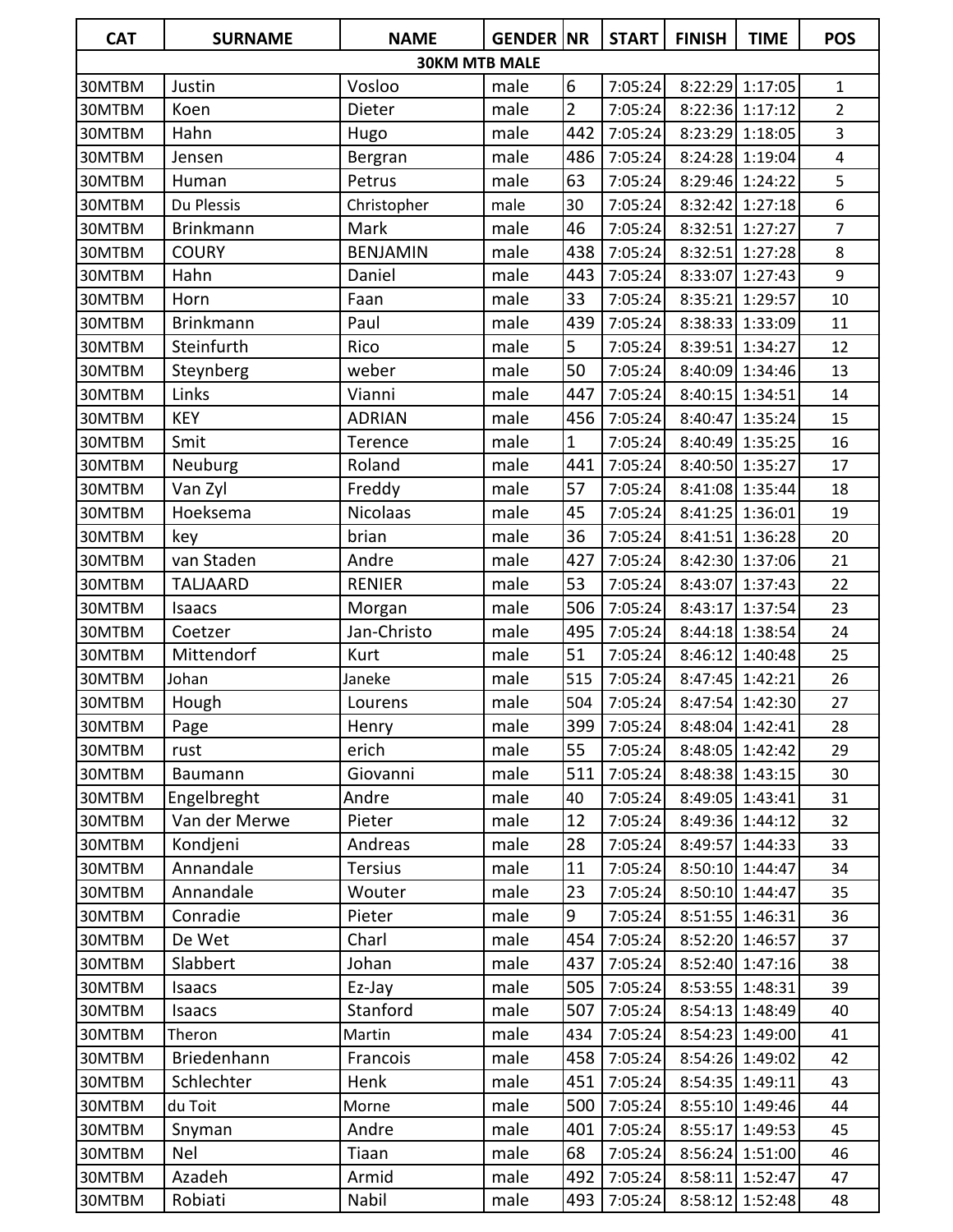| <b>CAT</b> | <b>SURNAME</b> | <b>NAME</b>     | <b>GENDER NR</b> |     | <b>START</b> | <b>FINISH</b>            | <b>TIME</b>       | <b>POS</b> |
|------------|----------------|-----------------|------------------|-----|--------------|--------------------------|-------------------|------------|
| 30MTBM     | de Vries       | Jan             | male             | 49  | 7:05:24      |                          | 8:59:09 1:53:46   | 49         |
| 30MTBM     | Aggenbach      | Deon            | male             | 430 | 7:05:24      |                          | 9:03:02 1:57:38   | 50         |
| 30MTBM     | grobler        | willem          | male             | 56  | 7:05:24      |                          | 9:03:35 1:58:11   | 51         |
| 30MTBM     | Muir           | Chris           | male             | 34  | 7:05:24      |                          | 9:04:08 1:58:44   | 52         |
| 30MTBM     | Agapitus       | Nekwaya         | male             | 452 | 7:05:24      |                          | 9:04:18 1:58:54   | 53         |
| 30MTBM     | Van der Merwe  | Andre           | male             | 13  | 7:05:24      |                          | 9:04:59 1:59:36   | 54         |
| 30MTBM     | De Jager       | Chris           | male             | 47  | 7:05:24      |                          | 9:05:18 1:59:54   | 55         |
| 30MTBM     | Hennes         | Michael         | male             | 43  | 7:05:24      | 9:05:31 2:00:07          |                   | 56         |
| 30MTBM     | Menne          | Stefan          | male             | 18  | 7:05:24      |                          | 9:06:07 2:00:44   | 57         |
| 30MTBM     | Blignaut       | Albertus        | male             | 4   | 7:05:24      | 9:06:29 2:01:05          |                   | 58         |
| 30MTBM     | <b>Burger</b>  | Henri           | male             | 65  | 7:05:24      |                          | 9:06:35 2:01:11   | 59         |
| 30MTBM     | marais         | steyn           | male             | 496 | 7:05:24      |                          | 9:11:40 2:06:16   | 60         |
| 30MTBM     | Laubscher      | Jan             | male             | 429 | 7:05:24      |                          | 9:11:55 2:06:32   | 61         |
| 30MTBM     | Hahn           | Carl            | male             | 445 | 7:05:24      |                          | 9:11:56 2:06:32   | 62         |
| 30MTBM     | Mc Kay         | Reza            | male             | 483 | 7:05:24      |                          | 9:12:12 2:06:48   | 63         |
| 30MTBM     | van Greunen    | Chris           | male             | 29  | 7:05:24      |                          | 9:13:31 2:08:07   | 64         |
| 30MTBM     | van Greunen    | <b>Braam</b>    | male             | 38  | 7:05:24      |                          | 9:13:39 2:08:16   | 65         |
| 30MTBM     | Soutschka      | <b>Thomas</b>   | male             | 435 | 7:05:24      |                          | 9:14:45 2:09:21   | 66         |
| 30MTBM     | Galloway       | lan             | male             | 435 | 7:05:24      |                          | 9:14:45 2:09:21   | 67         |
| 30MTBM     | Griessel       | Gerrit          | male             | 435 | 7:05:24      |                          | 9:14:45 2:09:21   | 68         |
| 30MTBM     | <b>ASTON</b>   | <b>WALDEMAR</b> | male             | 498 | 7:05:24      |                          | 9:18:50 2:13:26   | 69         |
| 30MTBM     | Amadhila       | Penda           | male             | 431 | 7:05:24      |                          | 9:18:52 2:13:28   | 70         |
| 30MTBM     | DU PLOOY       | <b>Nico</b>     | male             | 494 | 7:05:24      |                          | 9:20:47 2:15:23   | 71         |
| 30MTBM     | Mouton         | Garth           | male             | 485 | 7:05:24      |                          | 9:23:45 2:18:22   | 72         |
| 30MTBM     | Louw           | Shaun           | male             | 484 | 7:05:24      |                          | 9:23:46 2:18:22   | 73         |
| 30MTBM     | Jensen         | Gunnar          | male             | 487 | 7:05:24      |                          | 9:26:59 2:21:35   | 74         |
| 30MTBM     | Du Plessis     | Francois        | male             | 25  | 7:05:24      |                          | 9:38:24 2:33:01   | 75         |
| 30MTBM     | Honiball       | Morne           | male             | 588 | 7:05:24      |                          | 9:49:19 2:43:55   | 76         |
| 30MTBM     | Hearn          | Andrew          | male             | 31  |              | 7:05:24 10:35:25 3:30:02 |                   | 77         |
| 30MTBM     | Hoeksema       | Theo            | male             | 489 | 7:05:24      | <b>DNF</b>               | <b>DNF</b>        | <b>DNF</b> |
| 30MTBM     | Kirsten        | Andi            | male             | 432 | 7:05:24      |                          | $0:00:00$ 0:00:00 |            |
| 30MTBM     | Nadimi         | Ruben           | male             | 491 | 7:05:24      |                          | $0:00:00$ 0:00:00 |            |
| 30MTBM     | Vigar          | Shayne          | male             | 457 | 7:05:24      |                          | $0:00:00$ 0:00:00 |            |
| 30MTBM     | Pfister        | Claus           | male             | 587 | 0:00:00      |                          | $0:00:00$ 0:00:00 |            |
| 30MTBM     | Gous           | Diekie          | male             | 144 | 0:00:00      |                          | $0:00:00$ 0:00:00 |            |
| 30MTBM     | Venter         | Hein            | male             | 510 | 0:00:00      |                          | $0:00:00$ 0:00:00 |            |
| 30MTBM     | Hamukoto       | Melki           | male             | 446 | 0:00:00      |                          | $0:00:00$ 0:00:00 |            |
| 30MTBM     | Diergaardt     | PJ              | male             |     | 0:00:00      |                          | $0:00:00$ 0:00:00 |            |
| 30MTBM     | Gawachab       | Tarryl          | male             |     | 0:00:00      |                          | $0:00:00$ 0:00:00 |            |
| 30MTBM     | Jansen         | Yvad            | male             |     | 0:00:00      |                          | $0:00:00$ 0:00:00 |            |
| 30MTBM     | Novengi        | Tjitjai         | male             |     | 0:00:00      |                          | $0:00:00$ 0:00:00 |            |
| 30MTBM     | Stewe          | Rodney          | male             |     | 0:00:00      |                          | $0:00:00$ 0:00:00 |            |
|            |                |                 |                  |     |              |                          |                   |            |
|            |                |                 |                  |     |              |                          |                   |            |
|            |                |                 |                  |     |              |                          |                   |            |
|            |                |                 |                  |     |              |                          |                   |            |
|            |                |                 |                  |     |              |                          |                   |            |
|            |                |                 |                  |     |              |                          |                   |            |
|            |                |                 |                  |     |              |                          |                   |            |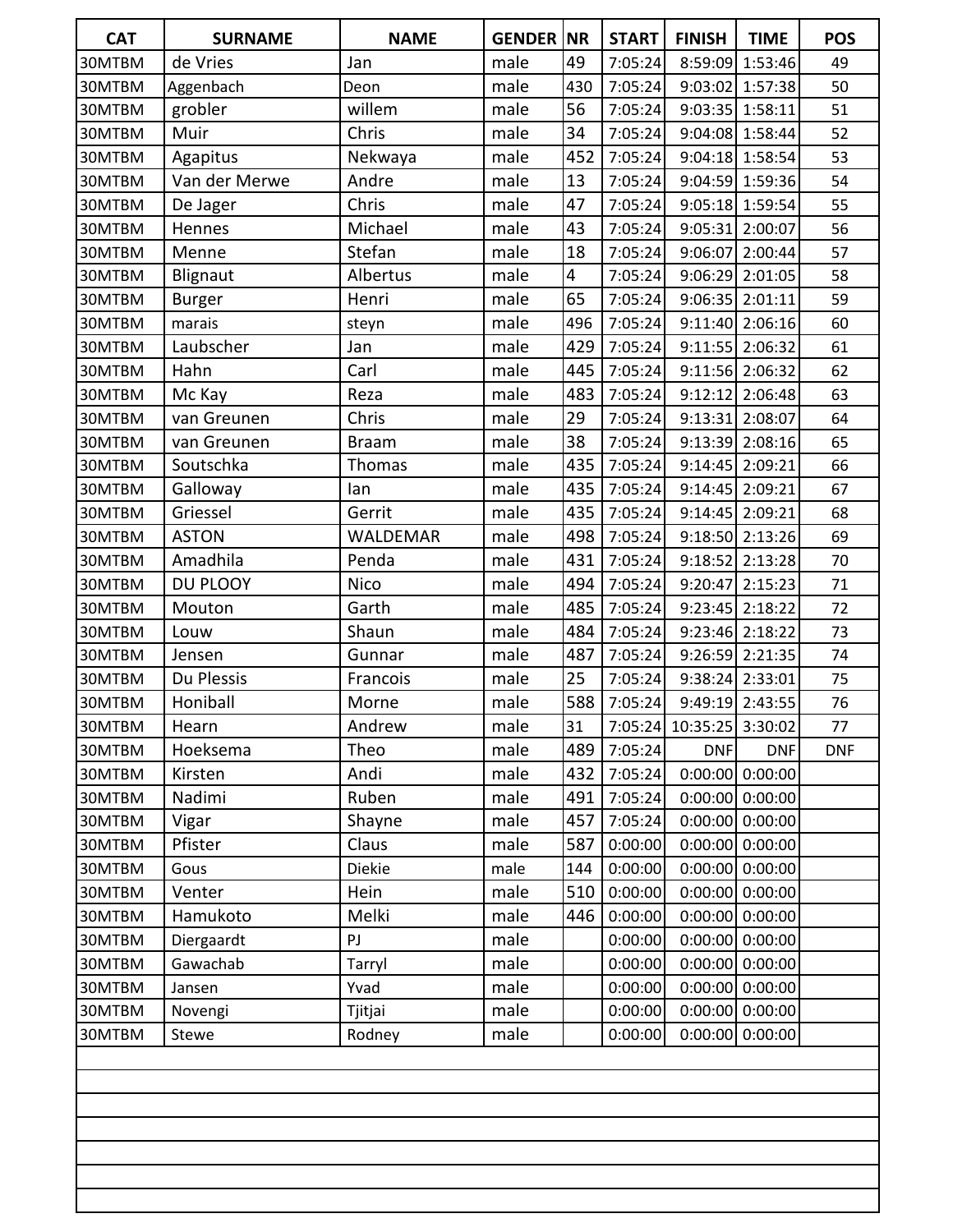| <b>CAT</b> | <b>SURNAME</b> | <b>NAME</b>            | <b>GENDER NR</b> |     | <b>START</b> | <b>FINISH</b>            | <b>TIME</b>       | <b>POS</b>              |
|------------|----------------|------------------------|------------------|-----|--------------|--------------------------|-------------------|-------------------------|
|            |                | <b>50KM MTB FEMALE</b> |                  |     |              |                          |                   |                         |
| 50MTBF     | Steyn          | Irene                  | female           | 164 | 7:05:24      |                          | 9:30:36 2:25:12   | 1                       |
| 50MTBF     | Prins          | Hester                 | female           | 129 | 7:05:24      |                          | 9:32:04 2:26:40   | $\overline{2}$          |
| 50MTBF     | Liebenberg     | Courtney               | female           | 378 | 7:05:24      |                          | 9:38:26 2:33:02   | 3                       |
| 50MTBF     | tattersall     | wanda                  | female           | 325 | 7:05:24      |                          | 9:40:31 2:35:07   | $\overline{\mathbf{4}}$ |
| 50MTBF     | du Toit        | Antja                  | female           | 368 | 7:05:24      |                          | 9:40:58 2:35:35   | 5                       |
| 50MTBF     | Swartz         | Robyn-Lee              | female           | 249 | 7:05:24      |                          | 9:43:48 2:38:24   | 6                       |
| 50MTBF     | Fester         | Nicola                 | female           | 102 | 7:05:24      |                          | 9:44:27 2:39:03   | $\overline{7}$          |
| 50MTBF     | Van Zyl        | Tersia                 | female           | 388 | 7:05:24      |                          | 9:46:36 2:41:12   | 8                       |
| 50MTBF     | Tietz          | Antje                  | female           | 96  | 7:05:24      |                          | 9:48:31 2:43:07   | 9                       |
| 50MTBF     | Borg           | Suzanna                | female           | 222 | 7:05:24      |                          | 9:49:25 2:44:01   | 10                      |
| 50MTBF     | schonecke      | marion                 | female           | 326 | 7:05:24      |                          | 9:49:29 2:44:05   | 11                      |
| 50MTBF     | Hennes         | Rosi                   | female           | 425 | 7:05:24      |                          | 9:52:30 2:47:06   | 12                      |
| 50MTBF     | weber          | genevieve              | female           | 110 | 7:05:24      |                          | 9:52:30 2:47:07   | 13                      |
| 50MTBF     | Ackermann      | <b>Barbara</b>         | female           | 395 | 7:05:24      |                          | 9:52:48 2:47:24   | 14                      |
| 50MTBF     | Szczepan       | Monika                 | female           | 127 | 7:05:24      |                          | 9:54:34 2:49:11   | 15                      |
| 50MTBF     | Lewis          | Vinette                | female           | 112 | 7:05:24      | 9:55:04                  | 2:49:40           | 16                      |
| 50MTBF     | Swart          | Lelani                 | female           | 117 | 7:05:24      | 9:56:17                  | 2:50:53           | 17                      |
| 50MTBF     | Lambert        | Rina                   | female           | 220 | 7:05:24      |                          | 9:57:32 2:52:09   | 18                      |
| 50MTBF     | Graf           | <b>Berrit</b>          | female           | 336 |              | 7:05:24 10:24:17 3:18:53 |                   | 19                      |
| 50MTBF     | Henckert       | Beverley-Rae           | female           | 261 | 7:05:24      | 10:30:09                 | 3:24:46           | 20                      |
| 50MTBF     | Knox           | Nicky                  | female           | 318 | 7:05:24      | <b>DNF</b>               | <b>DNF</b>        |                         |
| 50MTBF     | Coimbra        | Raquel                 | female           | 331 | 0:00:00      |                          | $0:00:00$ 0:00:00 |                         |
|            |                | <b>50KM MTB MALE</b>   |                  |     |              |                          |                   |                         |
| 50MTBM     | Miller         | Alexander              | male             | 124 | 7:05:24      |                          | 9:01:48 1:56:24   | 1                       |
| 50MTBM     | De koe         | Danzel                 | male             | 512 | 7:05:24      | 9:07:29                  | 2:02:05           | $\overline{2}$          |
| 50MTBM     | Papo           | Xavier                 | male             | 131 | 7:05:24      | 9:07:29                  | 2:02:05           | 3                       |
| 50MTBM     | Hilfiker       | Clinton                | male             | 499 | 7:05:24      | 9:08:11                  | 2:02:47           | $\overline{\mathbf{4}}$ |
| 50MTBM     | Swartz         | Christo                | male             | 218 | 7:05:24      |                          | $9:09:13$ 2:03:49 | 5                       |
| 50MTBM     | Mans           | Gerhard                | male             | 315 | 7:05:24      |                          | 9:09:13 2:03:49   | 6                       |
| 50MTBM     | Celliers       | Jacques                | male             | 296 | 7:05:24      |                          | 9:09:58 2:04:34   | $\overline{7}$          |
| 50MTBM     | STEENKAMP      | <b>WIM</b>             | male             | 394 | 7:05:24      |                          | 9:09:58 2:04:35   | 8                       |
| 50MTBM     | Steenkamp      | Fanie                  | male             | 352 | 7:05:24      |                          | 9:10:43 2:05:19   | 9                       |
| 50MTBM     | Du Toit        | Hans                   | male             | 108 | 7:05:24      |                          | 9:12:07 2:06:43   | 10                      |
| 50MTBM     | Vermeulen      | <b>Braam</b>           | male             | 251 | 7:05:24      |                          | 9:13:10 2:07:46   | 11                      |
| 50MTBM     | de Klerk       | Andre                  | male             | 256 | 7:05:24      |                          | 9:15:09 2:09:46   | 12                      |
| 50MTBM     | Vermeulen      | Andre                  | male             | 255 | 7:05:24      |                          | 9:16:09 2:10:45   | 13                      |
| 50MTBM     | Knoetze        | Pierre                 | male             | 298 | 7:05:24      |                          | $9:16:16$ 2:10:52 | 14                      |
| 50MTBM     | Chase          | Greg                   | male             | 321 | 7:05:24      |                          | 9:17:50 2:12:26   | 15                      |
| 50MTBM     | Ananias        | Ananias                | male             | 324 | 7:05:24      | 9:18:22                  | 2:12:58           | 16                      |
| 50MTBM     | Lambert        | Fana                   | male             | 279 | 7:05:24      |                          | 9:19:47 2:14:23   | 17                      |
| 50MTBM     | <b>Bohlke</b>  | Stefan                 | male             | 346 | 7:05:24      |                          | 9:20:14 2:14:50   | 18                      |
| 50MTBM     | Viljoen        | Clayton                | male             | 304 | 7:05:24      |                          | 9:23:41 2:18:17   | 19                      |
| 50MTBM     | Kotze          | Tyrone                 | male             | 501 | 7:05:24      |                          | 9:25:00 2:19:36   | 20                      |
| 50MTBM     | Heymans        | Mannie                 | male             | 234 | 7:05:24      |                          | 9:25:20 2:19:57   | 21                      |
| 50MTBM     | van Aswegen    | Danie                  | male             | 291 | 7:05:24      |                          | 9:25:36 2:20:12   | 22                      |
| 50MTBM     | Fischer        | Arne                   | male             | 502 | 7:05:24      |                          | 9:25:46 2:20:22   | 23                      |
| 50MTBM     | nel            | hardus                 | male             | 309 | 7:05:24      |                          | 9:26:00 2:20:37   | 24                      |
| 50MTBM     | Bean           | Christiaan             | male             | 133 | 7:05:24      |                          | 9:26:41 2:21:17   | 25                      |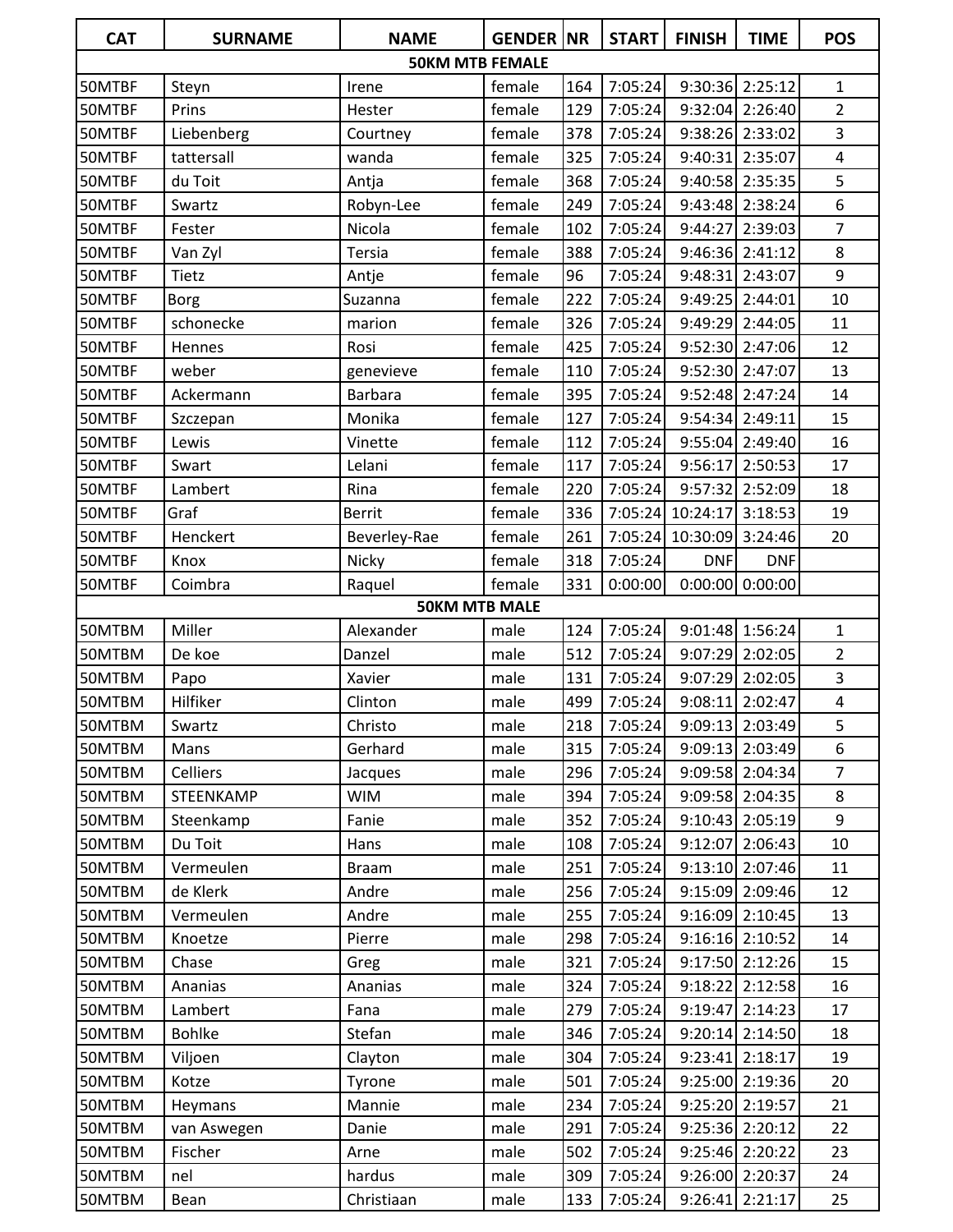| <b>CAT</b> | <b>SURNAME</b>   | <b>NAME</b>   | <b>GENDER NR</b> |     | <b>START</b> | <b>FINISH</b> | <b>TIME</b>       | <b>POS</b> |
|------------|------------------|---------------|------------------|-----|--------------|---------------|-------------------|------------|
| 50MTBM     | van Doorn        | Stefan        | male             | 182 | 7:05:24      | 9:26:46       | 2:21:22           | 26         |
| 50MTBM     | Horenburg        | Thorsten      | male             | 166 | 7:05:24      |               | 9:26:46 2:21:22   | 27         |
| 50MTBM     | Nell             | Morne         | male             | 167 | 7:05:24      | 9:27:02       | 2:21:38           | 28         |
| 50MTBM     | Diehl            | Heiko         | male             | 227 | 7:05:24      |               | 9:29:09 2:23:45   | 29         |
| 50MTBM     | van Greunen      | Willem        | male             | 281 | 7:05:24      |               | 9:29:36 2:24:12   | 30         |
| 50MTBM     | Murangi          | Tjipe         | male             | 146 | 7:05:24      |               | 9:30:36 2:25:12   | 31         |
| 50MTBM     | <b>Buitendag</b> | Eneill        | male             | 339 | 7:05:24      |               | $9:30:42$ 2:25:18 | 32         |
| 50MTBM     | Burger           | Willie        | male             | 426 | 7:05:24      |               | 9:32:04 2:26:40   | 33         |
| 50MTBM     | <b>Burger</b>    | <b>Nelius</b> | male             | 322 | 7:05:24      |               | 9:32:04 2:26:40   | 34         |
| 50MTBM     | Khone            | Heinrich      | male             | 257 | 7:05:24      |               | 9:33:19 2:27:56   | 35         |
| 50MTBM     | Viljoen          | Eddie         | male             | 109 | 7:05:24      | 9:33:22       | 2:27:58           | 36         |
| 50MTBM     | <b>PEENS</b>     | LOUIS         | male             | 224 | 7:05:24      | 9:33:56       | 2:28:32           | 37         |
| 50MTBM     | Steyn            | Philip        | male             | 178 | 7:05:24      | 9:34:01       | 2:28:37           | 38         |
| 50MTBM     | Diehl            | Hanso         | male             | 319 | 7:05:24      |               | 9:36:45 2:31:21   | 39         |
| 50MTBM     | de Lange         | Aidan         | male             | 379 | 7:05:24      |               | 9:36:56 2:31:32   | 40         |
| 50MTBM     | Le Riche         | Peter         | male             | 147 | 7:05:24      | 9:37:20       | 2:31:56           | 41         |
| 50MTBM     | Snyman           | Elmar         | male             | 327 | 7:05:24      |               | 9:37:20 2:31:56   | 42         |
| 50MTBM     | <b>Borg</b>      | Leander       | male             | 271 | 7:05:24      | 9:37:21       | 2:31:57           | 43         |
| 50MTBM     | Penzhorn         | Gunter        | male             | 330 | 7:05:24      |               | 9:37:36 2:32:12   | 44         |
| 50MTBM     | Trubenbach       | Volker        | male             | 225 | 7:05:24      | 9:38:01       | 2:32:37           | 45         |
| 50MTBM     | Nolte            | Kai           | male             | 226 | 7:05:24      |               | 9:38:06 2:32:42   | 46         |
| 50MTBM     | du Plooy         | <b>Tiekie</b> | male             | 276 | 7:05:24      |               | 9:38:18 2:32:54   | 47         |
| 50MTBM     | Neumann          | Horst         | male             | 269 | 7:05:24      | 9:38:24       | 2:33:01           | 48         |
| 50MTBM     | Wehnert          | Jean-Paul     | male             | 263 | 7:05:24      |               | 9:38:30 2:33:06   | 49         |
| 50MTBM     | Serrer           | <b>Niels</b>  | Male             | 357 | 7:05:24      |               | 9:39:49 2:34:25   | 50         |
| 50MTBM     | Maske            | Andrew        | male             | 254 | 7:05:24      |               | 9:40:28 2:35:04   | 51         |
| 50MTBM     | Greeff           | Michiel       | male             | 316 | 7:05:24      |               | 9:41:48 2:36:24   | 52         |
| 50MTBM     | Straemke         | Eckhard       | male             | 79  | 7:05:24      |               | 9:42:30 2:37:07   | 53         |
| 50MTBM     | Du Preez         | Rene          | male             | 515 | 7:05:24      |               | 9:43:31 2:38:08   | 54         |
| 50MTBM     | Lamprecht        | Jaco          | male             | 239 | 7:05:24      |               | 9:43:48 2:38:24   | 55         |
| 50MTBM     | Stehle           | Mark          | male             | 265 | 7:05:24      |               | 9:43:59 2:38:36   | 56         |
| 50MTBM     | Kleopas          | Maruen        | male             | 367 | 7:05:24      |               | 9:44:23 2:38:59   | 57         |
| 50MTBM     | Mouton           | Julian        | male             | 355 | 7:05:24      |               | 9:44:28 2:39:05   | 58         |
| 50MTBM     | Sonntag          | Philipp       | male             | 107 | 7:05:24      |               | 9:44:46 2:39:23   | 59         |
| 50MTBM     | Graf             | Roland        | male             | 242 | 7:05:24      | 9:45:28       | 2:40:04           | 60         |
| 50MTBM     | King             | John          | male             | 310 | 7:05:24      | 9:45:32       | 2:40:08           | 61         |
| 50MTBM     | Horn             | Christiaan    | male             | 340 | 7:05:24      |               | 9:45:36 2:40:12   | 62         |
| 50MTBM     | Cloete           | Adriaan       | male             | 260 | 7:05:24      | 9:46:20       | 2:40:56           | 63         |
| 50MTBM     | De Beer          | Johan         | male             | 230 | 7:05:24      | 9:48:08       | 2:42:44           | 64         |
| 50MTBM     | January          | Conrad        | male             | 377 | 7:05:24      |               | 9:48:14 2:42:51   | 65         |
| 50MTBM     | Du Plessis       | <b>Nick</b>   | male             | 78  | 7:05:24      |               | 9:48:20 2:42:56   | 66         |
| 50MTBM     | Honiball         | Morne         | male             | 3   | 7:05:24      | 9:49:19       | 2:43:55           | 67         |
| 50MTBM     | henckert         | nathaniel     | male             | 245 | 7:05:24      | 9:49:28       | 2:44:04           | 68         |
| 50MTBM     | Friedrich        | Ekkehard      | male             | 347 | 7:05:24      |               | 9:49:38 2:44:15   | 69         |
| 50MTBM     | Weber            | David         | male             | 85  | 7:05:24      |               | 9:52:31 2:47:07   | 70         |
| 50MTBM     | Rowles           | Andrew        | male             | 135 | 7:05:24      | 9:52:32       | 2:47:09           | 71         |
| 50MTBM     | Spath            | Mark          | male             | 118 | 7:05:24      |               | 9:52:48 2:47:24   | 72         |
| 50MTBM     | Lemmer           | Marnus        | male             | 123 | 7:05:24      | 9:52:51       | 2:47:27           | 73         |
| 50MTBM     | Saayman          | Joseph        | male             | 240 | 7:05:24      | 9:53:39       | 2:48:16           | 74         |